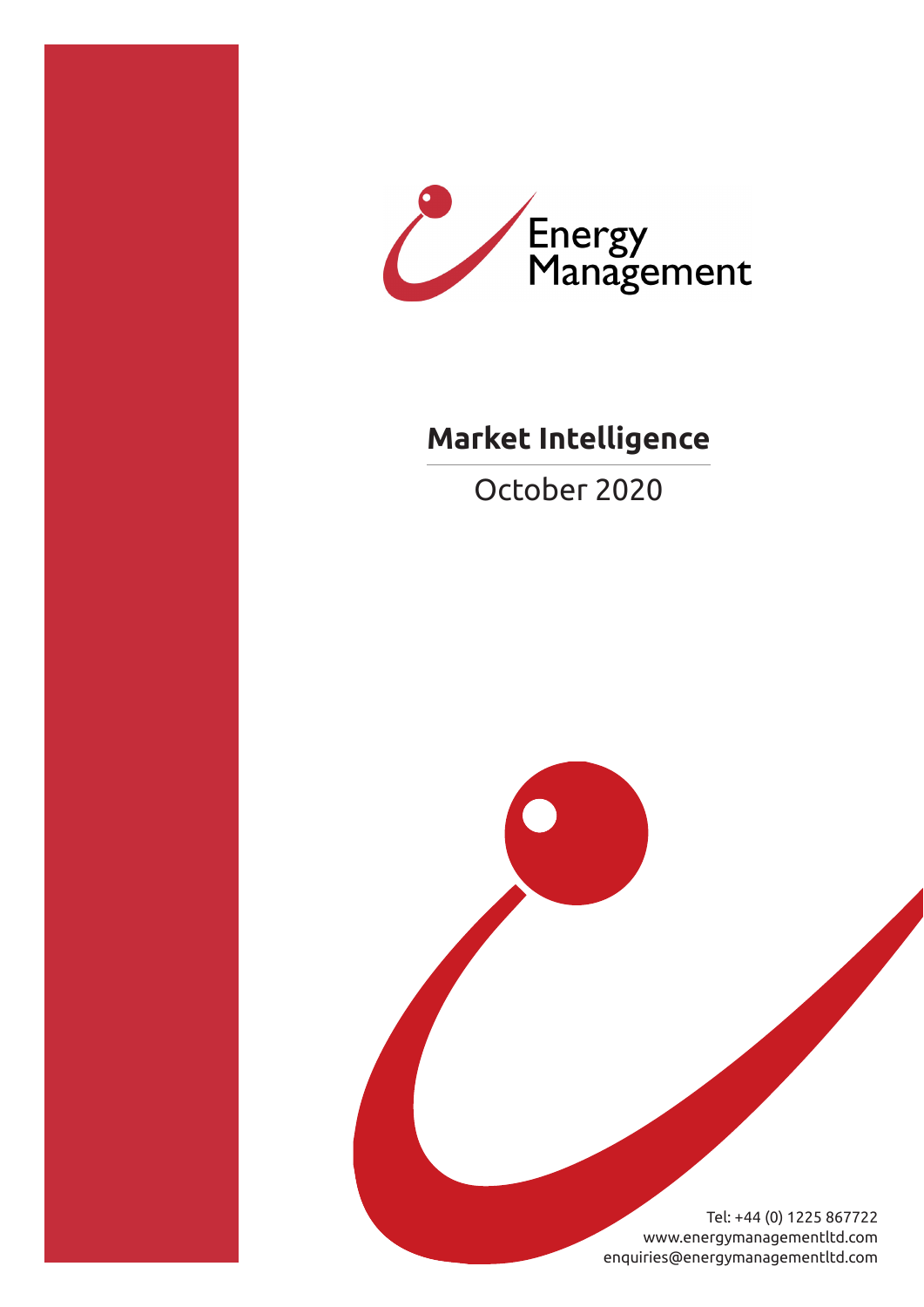

### **GAS REVIEW**

## Gas News

#### Feeling the heat of Halloween

Gas pricing was far more stable than power pricing as the world began to adjust to 'the new norm' post-Lockdown 2. All that changed across October, however, as the bulls took hold of the market and sparked increases not seen since late August.

Issues over LNG deliveries, including a fire at the Hammerfest LNG liquefaction plant in Norway in late September, only served to strengthen a rally in prices across Europe. Short-term prices took the biggest hit, but long-term pricing was also subject to the bullish influence.

Dropping temperature across Northern

Europe heralded the return of the heating season, although this was relatively shortlived as warmer, milder air returned with wind and rain as the end of October approached.

The focus is now on the upcoming winter season and what role COVID-19 might play. The final days of October found the bears back in charge as fears that the infection rate was once more advancing uncontrollably across the continent – and a second lockdown was inevitable – were confirmed.

#### Historic NBP Gas Graph

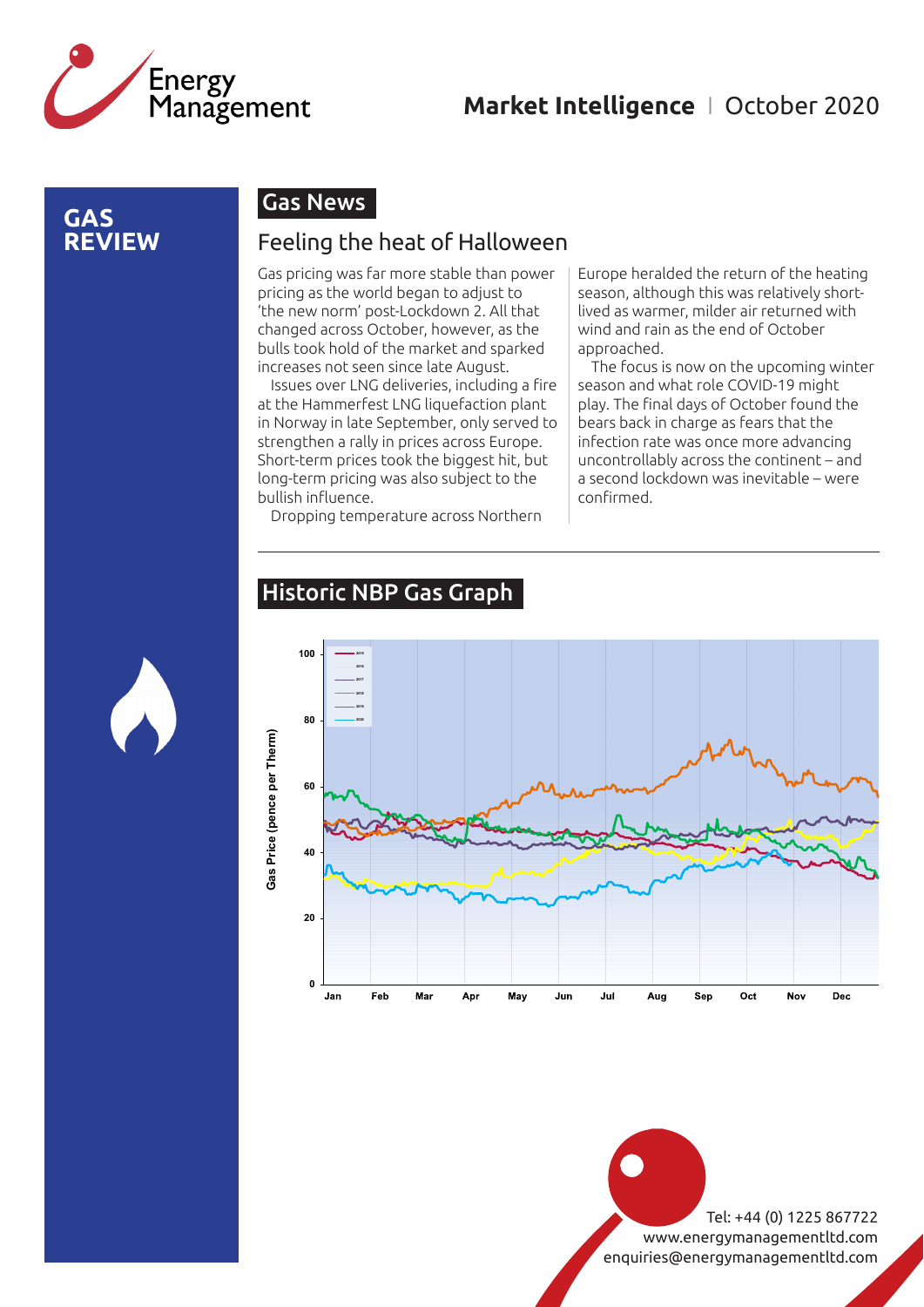

**GAS REVIEW**

# NBP Gas Prices

| <b>Trading date</b> |           |          |
|---------------------|-----------|----------|
| $1-Oct-20$          | 30-Oct-20 | Increase |
| 33.56               | 33.38     | $-0.18$  |
| 42.89               | 41.40     | $-1.49$  |
| 35.67               | 33.39     | $-2.28$  |
| 44.27               | 41.85     | $-2.42$  |
|                     |           |          |

# Forward NBP Gas Curve

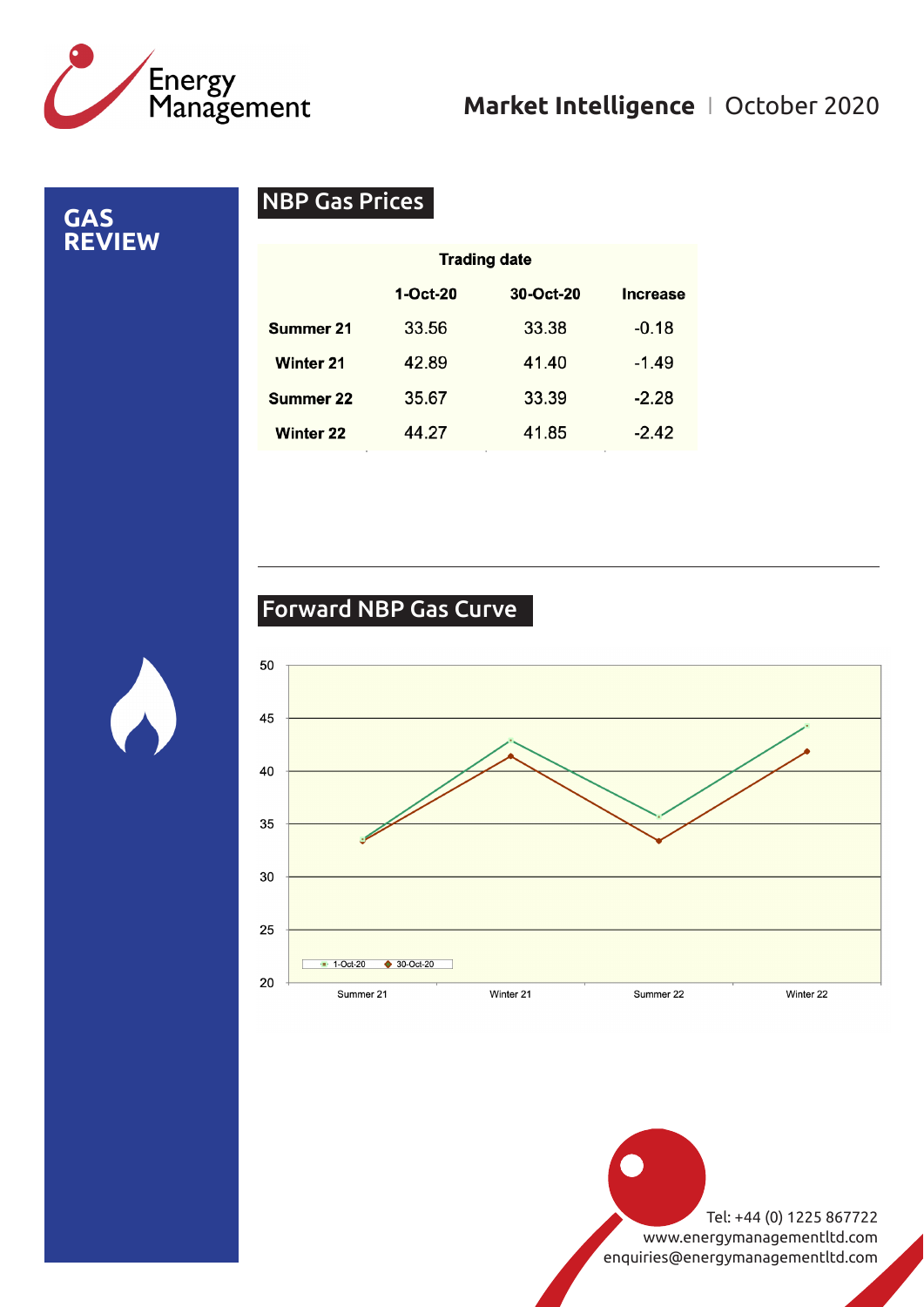

#### **ELECTRICITY REVIEW**

### Electricity News

#### Steady as she blows

Wholesale costs across October have remained similar to those in September with no real advances made over the past four weeks, although there were plenty of short-term runs in either direction to prevent a complete flat-line month. UK short-term prices were the most volatile as seasonal and geopolitical influences dominated the market.

With autumn turning to winter, temperatures generally cooled down, however daytime temperatures did surge into the upper teens at the end of October as a period of unsettled weather brought high winds and a lot of rain as a result of

various storms sweeping in across the UK. Storm Aiden and other such weather systems helped the market out with increased wind generation output and a temporary halt in early heating demand

Meanwhile, market confidence was given a boost when two key nuclear reactors were given the green light to return to operation after maintenance downtime.

Elsewhere, rising infection rates throughout Europe, President Trump's positive coronavirus test, and the impending US election were at the front and centre of the COVID-19 news agenda and contributed to a bearish market.



#### Undelivered Wholesale Electricity Rates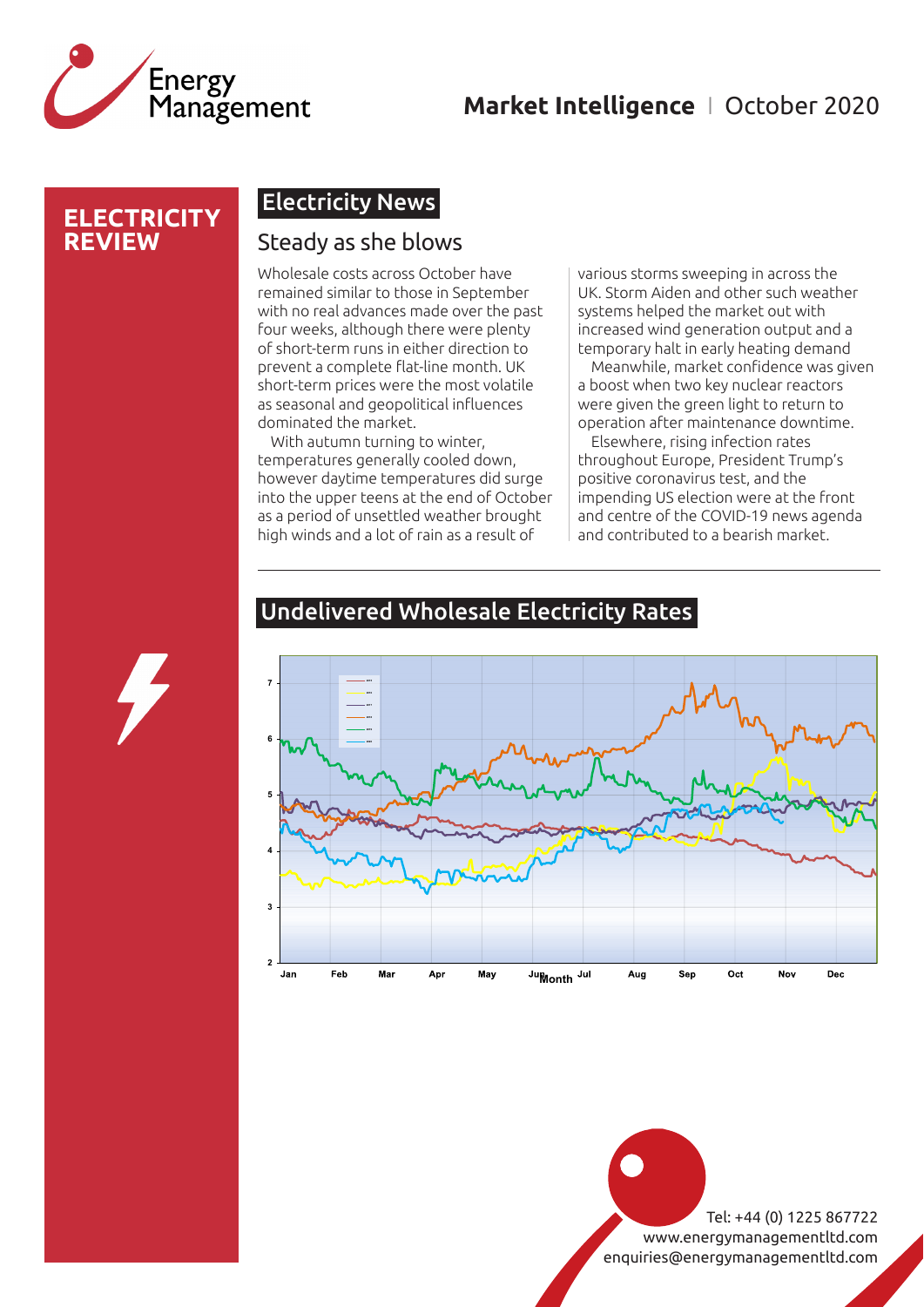# Energy<br>Management

# **Market Intelligence** I October 2020

#### OTC Power Price Assessments £/MWh **ELECTRICITY REVIEW Trading date** 1-Oct-20 30-Oct-20 **Increase Summer 21** 43.35 42.20  $-1.15$ **Winter 21** 50.10 47.95  $-2.15$ **Summer 22** 43.60 41.05  $-2.55$ **Winter 22** 48.35  $-2.45$ 50.80

# OTC Electricity Forward Price Curve